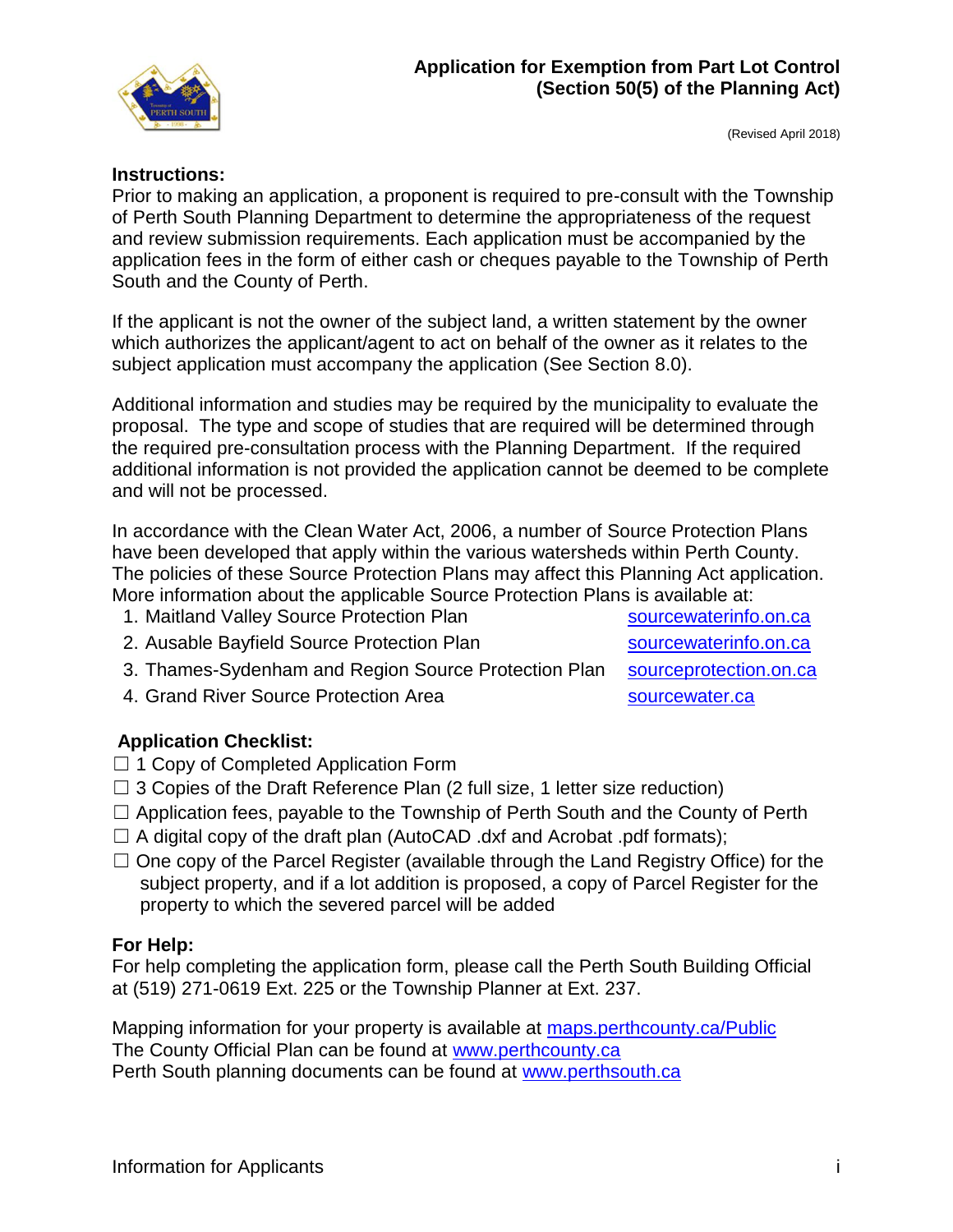| <b>1.0 Applicant Information</b>                                                                 |                    |  |                        |  |                 |  |  |  |
|--------------------------------------------------------------------------------------------------|--------------------|--|------------------------|--|-----------------|--|--|--|
| Owner(s)                                                                                         |                    |  |                        |  |                 |  |  |  |
| Name:                                                                                            |                    |  |                        |  |                 |  |  |  |
| Address:                                                                                         |                    |  | Postal Code:           |  |                 |  |  |  |
| Phone:                                                                                           |                    |  | Email:                 |  |                 |  |  |  |
| Applicant (complete if applicant is not the owner)                                               |                    |  |                        |  |                 |  |  |  |
| Name:                                                                                            |                    |  |                        |  |                 |  |  |  |
| Address:                                                                                         |                    |  | Postal Code:           |  |                 |  |  |  |
| Phone:                                                                                           |                    |  | Email:                 |  |                 |  |  |  |
| Agent (if applicable)                                                                            |                    |  |                        |  |                 |  |  |  |
| Name:                                                                                            |                    |  |                        |  |                 |  |  |  |
| Address:                                                                                         |                    |  | Postal Code:           |  |                 |  |  |  |
| Phone:                                                                                           |                    |  | Email:                 |  |                 |  |  |  |
| 1.1 Which of the above is correspondence to be sent to? (check one)                              |                    |  |                        |  |                 |  |  |  |
| Owner $\square$<br>Applicant $\Box$                                                              |                    |  |                        |  | Agent $\square$ |  |  |  |
| 2.0 Location of the Subject Land                                                                 |                    |  |                        |  |                 |  |  |  |
| Local Municipality:                                                                              | <b>North Perth</b> |  | Ward:                  |  |                 |  |  |  |
| Lot:                                                                                             | Concession:        |  | Reg. Plan:             |  | Lot/Block:      |  |  |  |
| Ref. Plan:                                                                                       | Part:              |  | <b>Street Address:</b> |  |                 |  |  |  |
| 2.1 Name and address of mortgages or charges: (if applicable)                                    |                    |  |                        |  |                 |  |  |  |
|                                                                                                  |                    |  |                        |  |                 |  |  |  |
| Description of any easements or covenants and their effects: (if applicable)<br>2.2 <sub>2</sub> |                    |  |                        |  |                 |  |  |  |
|                                                                                                  |                    |  |                        |  |                 |  |  |  |
| Date the subject lands were acquired by the current owner:<br>2.3                                |                    |  |                        |  |                 |  |  |  |
|                                                                                                  |                    |  |                        |  |                 |  |  |  |
| 3.0 Status                                                                                       |                    |  |                        |  |                 |  |  |  |
| <b>County Official Plan Designation:</b>                                                         |                    |  |                        |  |                 |  |  |  |
| <b>Listowel Ward Official Plan Designation:</b>                                                  |                    |  |                        |  |                 |  |  |  |
| <b>Current Zone:</b>                                                                             |                    |  |                        |  |                 |  |  |  |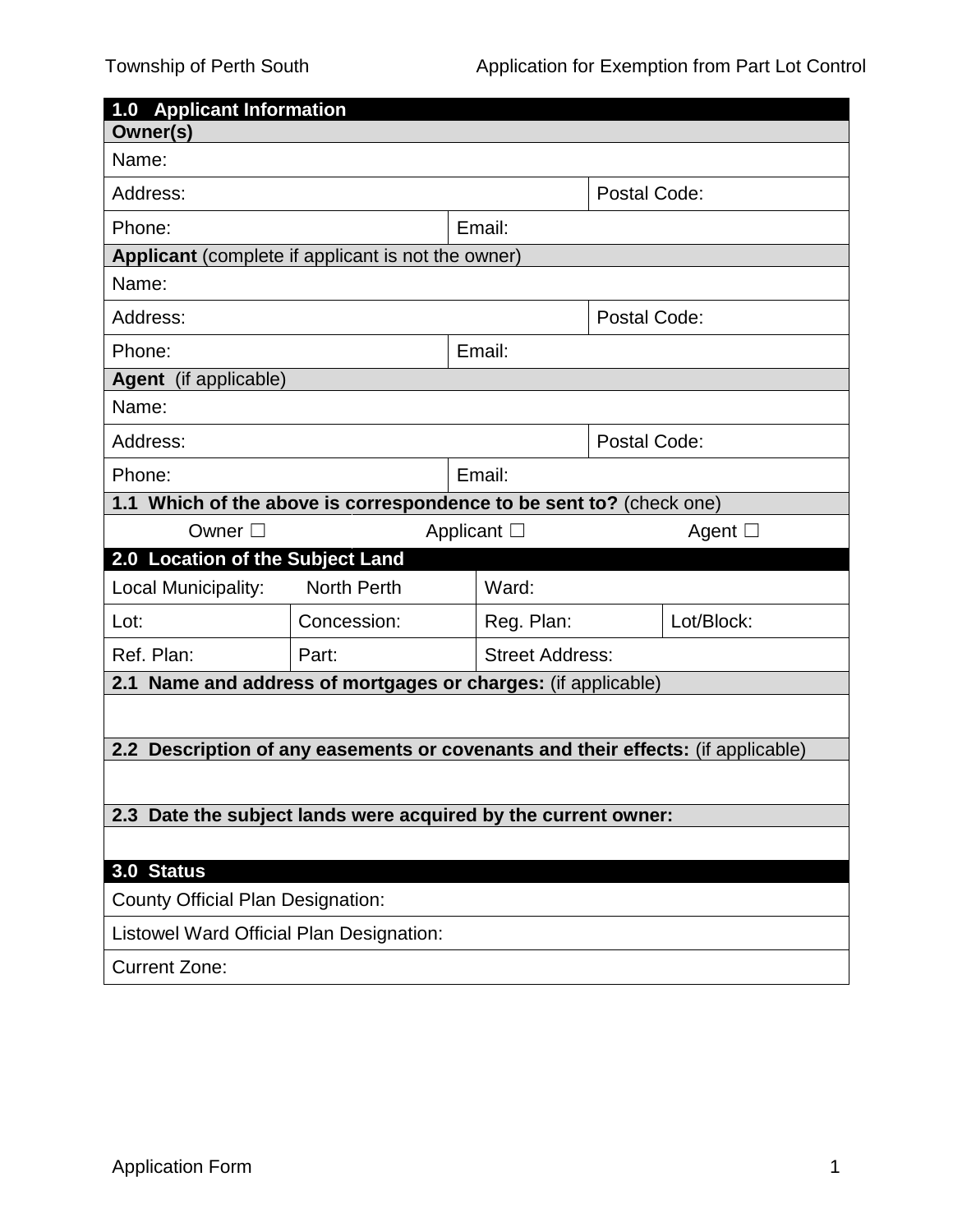|                                                                                      | 4.0 Status of Other Applications under the Planning Act |                         |                 |  |  |  |  |  |
|--------------------------------------------------------------------------------------|---------------------------------------------------------|-------------------------|-----------------|--|--|--|--|--|
| Is the subject land also the subject of an application for:                          |                                                         |                         |                 |  |  |  |  |  |
| <b>Official Plan Amendment</b>                                                       |                                                         | Yes $\square$ - File #: | No <sub>1</sub> |  |  |  |  |  |
| Plan of Subdivision/Condominium                                                      |                                                         | Yes $\square$ - File #: | No $\square$    |  |  |  |  |  |
| Zoning By-law Amendment                                                              |                                                         | Yes $\Box$ - File #:    | No <sub>1</sub> |  |  |  |  |  |
| <b>Minor Variance</b>                                                                |                                                         | Yes $\Box$ - File #:    | No <sub>1</sub> |  |  |  |  |  |
| Site Plan Approval                                                                   |                                                         | Yes $\Box$ - File #:    | No <sub>1</sub> |  |  |  |  |  |
| 5.0 Wellhead Protection Area (WHPA)                                                  |                                                         |                         |                 |  |  |  |  |  |
| Is any part of the subject lands within a WHPA?                                      |                                                         | Yes $\Box$              | No <sub>1</sub> |  |  |  |  |  |
| 6.0 Other Information                                                                |                                                         |                         |                 |  |  |  |  |  |
|                                                                                      |                                                         |                         |                 |  |  |  |  |  |
| 7.0 Applicant Affidavit or Sworn Declaration                                         |                                                         |                         |                 |  |  |  |  |  |
|                                                                                      |                                                         |                         |                 |  |  |  |  |  |
|                                                                                      |                                                         |                         |                 |  |  |  |  |  |
| declare) that the information contained in the documents that accompany this         |                                                         |                         |                 |  |  |  |  |  |
|                                                                                      |                                                         |                         |                 |  |  |  |  |  |
| application is true. Sworn (or declared) before me at the ______________________ in  |                                                         |                         |                 |  |  |  |  |  |
|                                                                                      |                                                         |                         |                 |  |  |  |  |  |
| Commissioner of Oaths                                                                |                                                         | Applicant               |                 |  |  |  |  |  |
|                                                                                      |                                                         |                         |                 |  |  |  |  |  |
|                                                                                      |                                                         | Applicant               |                 |  |  |  |  |  |
| 8.0 Authorization of Owner for Agent to Make the Application                         |                                                         |                         |                 |  |  |  |  |  |
|                                                                                      |                                                         |                         |                 |  |  |  |  |  |
|                                                                                      |                                                         |                         |                 |  |  |  |  |  |
| the subject of this application and I/we hereby authorize _______________________ to |                                                         |                         |                 |  |  |  |  |  |
| act as my/our agent in the application.                                              |                                                         |                         |                 |  |  |  |  |  |
|                                                                                      |                                                         |                         |                 |  |  |  |  |  |
| Name of Owner                                                                        | Signature                                               | <b>Date</b>             |                 |  |  |  |  |  |